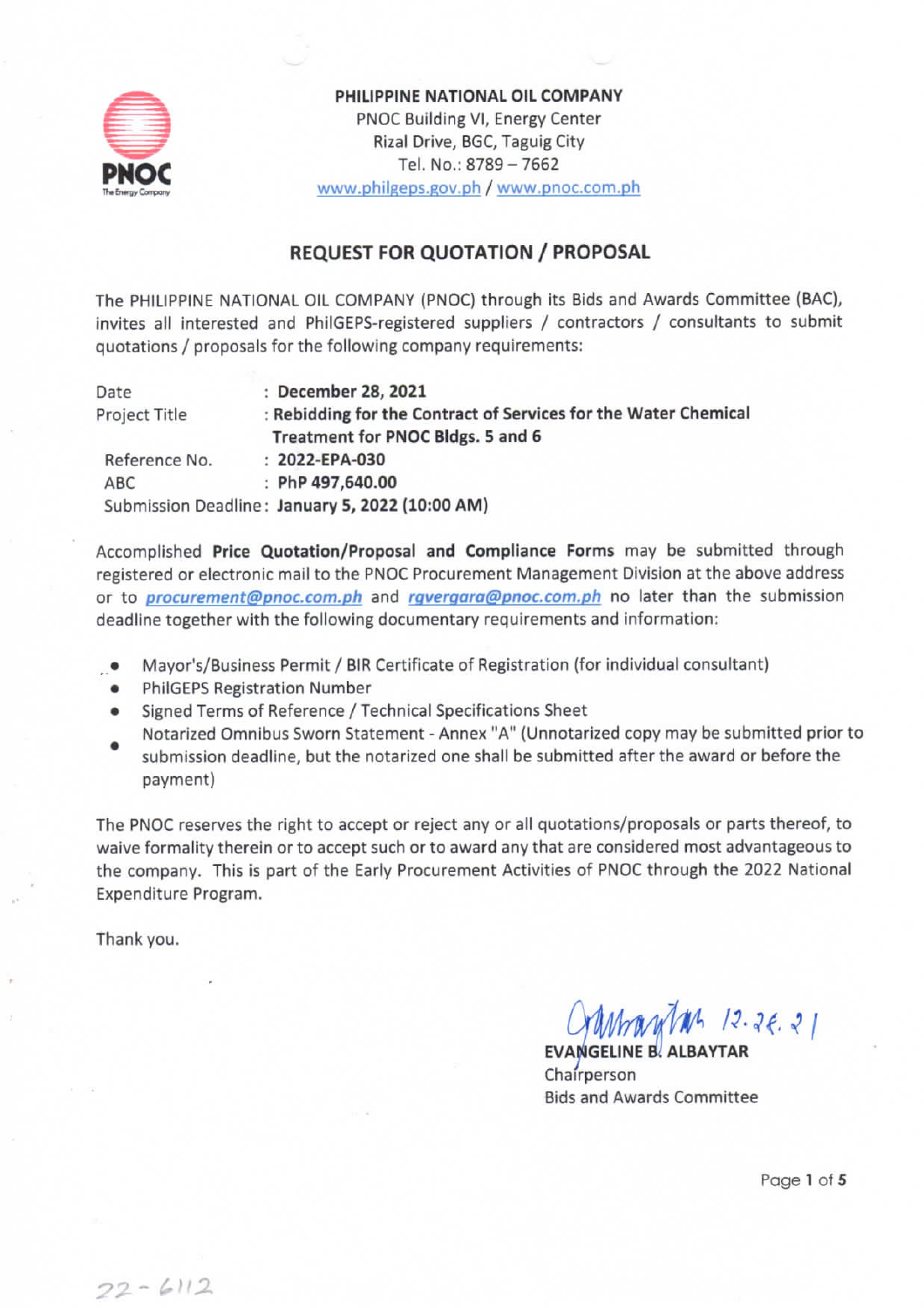# **PRICE QUOTATION / PROPOSAL AND COMPLIANCE FORM**

## **Contract Services for the Water Chemical Treatment for PNOC Bldgs. 5 and 6**

# *TERMS OF REFERENCE / TECHNICAL SPECIFICATIONS*

## **SCOPE OF WORKS:**

The scope of the project will be the monthly supply, delivery and application of water treatment chemical of centralized per floor AC units at 4/F and 5/F of PNOC Building 5 and centralized AC unit of PNOC Building 6. This includes provision of trained technicians and a chemist in conducting water treatment & analysis, provision of proper tools, equipment and testing instruments to make the AC units function as it should be. Project comprises with annual supply of chemical de-scaler and labor for the cleaning of AC units condenser.

#### **LABOR REQUIREMENT/S:**

- Project supervised by a mechanical engineer and a chemist.
- Skilled AC technicians.
- Bidder must have at-least five (5) years of experience in handling maintenance and contracting air conditioning projects.
- Bidder should be a mechanical contractor.
- Bidder should at-least completed three (3) AC maintenance projects for the last 5 years.

#### **MATERIAL REQUIREMENT:**

- 1. The Contractor must submit a Gantt/Schedule Chart for the project.
- 2. The contractor shall provide, among others, the following primary materials as specified:

#### **Treatment chemical are as follows:**

#### **FOR BUILDING 5:**

| Daily Dosing Rate/unit:<br>(Scale/Corrosion Prevention) | 0.2L per day per unit (4.8L/month/unit) |
|---------------------------------------------------------|-----------------------------------------|
| <b>Concentration in Cooling Tower:</b>                  | 100ppm                                  |
|                                                         |                                         |
| Daily Dosing Rate/unit:<br>(Biological Growth/Slime)    | 0.5L per week per unit (2L/month/unit)  |

**Descaling chemical (for condenser)**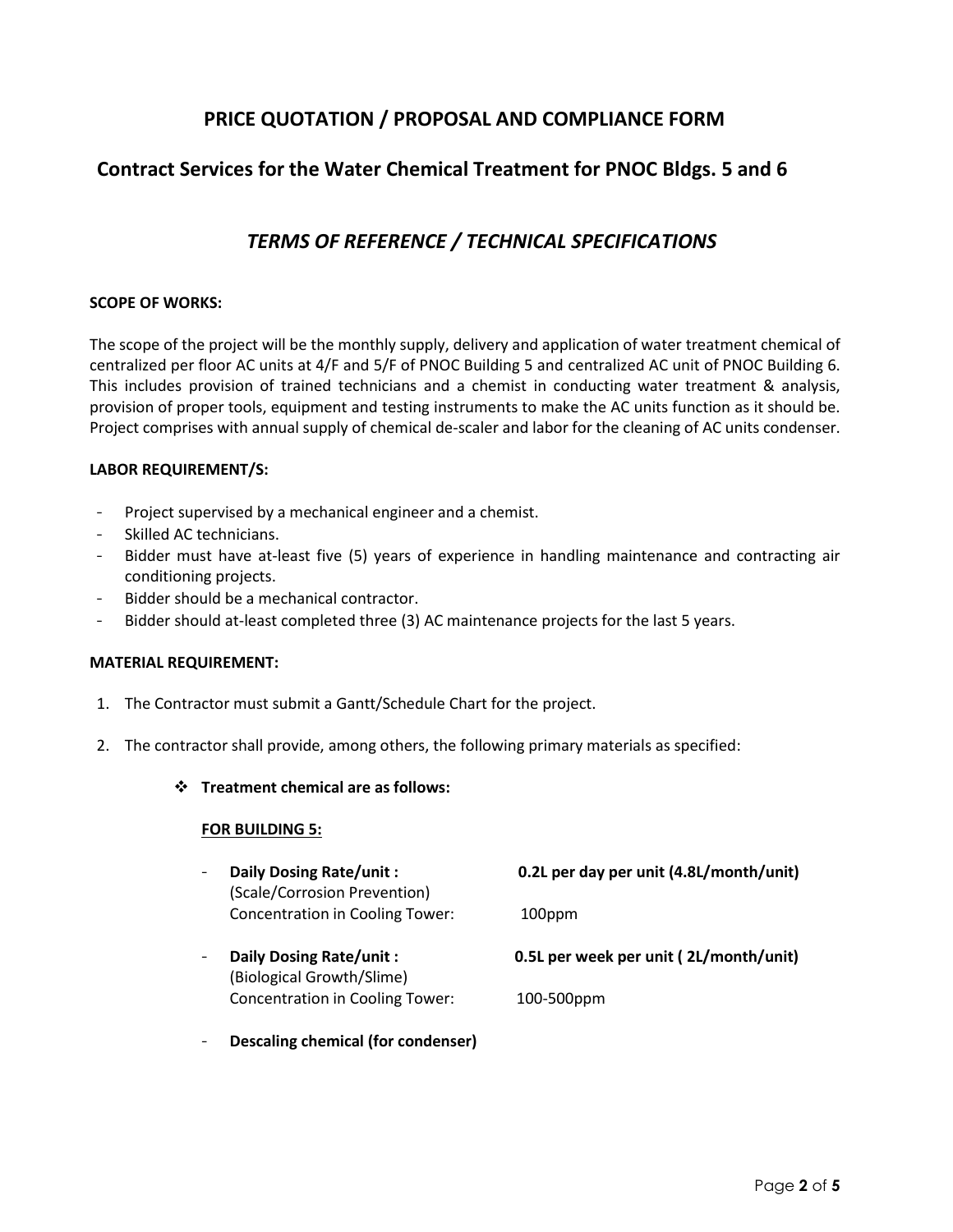## **A. Operating Data**

| Make                         | <b>Cooling Tower</b>     |
|------------------------------|--------------------------|
| <b>Type</b>                  | <b>Baltimore</b>         |
| <b>Total Capacity</b>        | 70 TR x 2 units          |
| Hours of Operating/days/week | <b>RTAA 0904</b>         |
| No. of Units                 | 2 Units                  |
| <b>Flow Rate</b>             | 47.72 $m3$ /hr           |
| <b>Evaporator Rate</b>       | $0.5 \text{ m}^3$ / hr   |
| Make Up                      | $0.625 \text{ m}^3$ / hr |

#### **FOR BUILDING 6:**

| Daily Dosing Rate/unit:         | 0.5L per day per unit (12L/month/unit) |
|---------------------------------|----------------------------------------|
| (Scale/Corrosion Prevention)    |                                        |
| Concentration in Cooling Tower: | 200-300ppm                             |

#### **Other recommended Chemical:** (Biological Growth/Slime)

| Daily Dosing Rate/unit: | 1L per week per unit (4L/month/unit) |
|-------------------------|--------------------------------------|
|                         |                                      |

- **Daily Dosing Rate/unit : 0.25L per week per unit ( 0.5L/month/unit)**
- **Descaling chemical (for condenser)**

## **A. Operating Data**

| Make                   | <b>Cooling Tower</b>   |
|------------------------|------------------------|
| <b>Total Capacity</b>  | 225TR / Unit           |
| <b>Type</b>            | Cross-flow box-type CT |
| No. of Units           | 1 Unit                 |
| <b>Flow Rate</b>       | 153-41 $m3$ /hr        |
| Make Up                | 2.04                   |
| <b>Evaporator Rate</b> | 1.53 $m^3$ / hr        |

- 3. Supplied treatment chemical should be as per manufacturer recommendation.
- 4. Chemicals should be factory made or produced.

## **PROJECT EXECUTION REQUIREMENT:**

- 1. Gear-up proper PPEs as maybe recommended by the chemical manufacturer prior to start of work.
- 2. Open all water drain access of the system to release the used water coolant.
- 3. Wash the water basins with clean water to remove residues.
- 4. Seal all drain holes and refill the system with clean water until full.
- 5. Mix water treatment chemical as per recommended measurement/dose and duration.
- 6. Conduct water analysis and submit report. To be also done in a monthly basis.
- 7. Conduct annual supply of chemical descaler and labor for the cleaning of AC units condensers.
- 8. Duly check all conducted works.
- 9. Conduct necessary adjustment as required.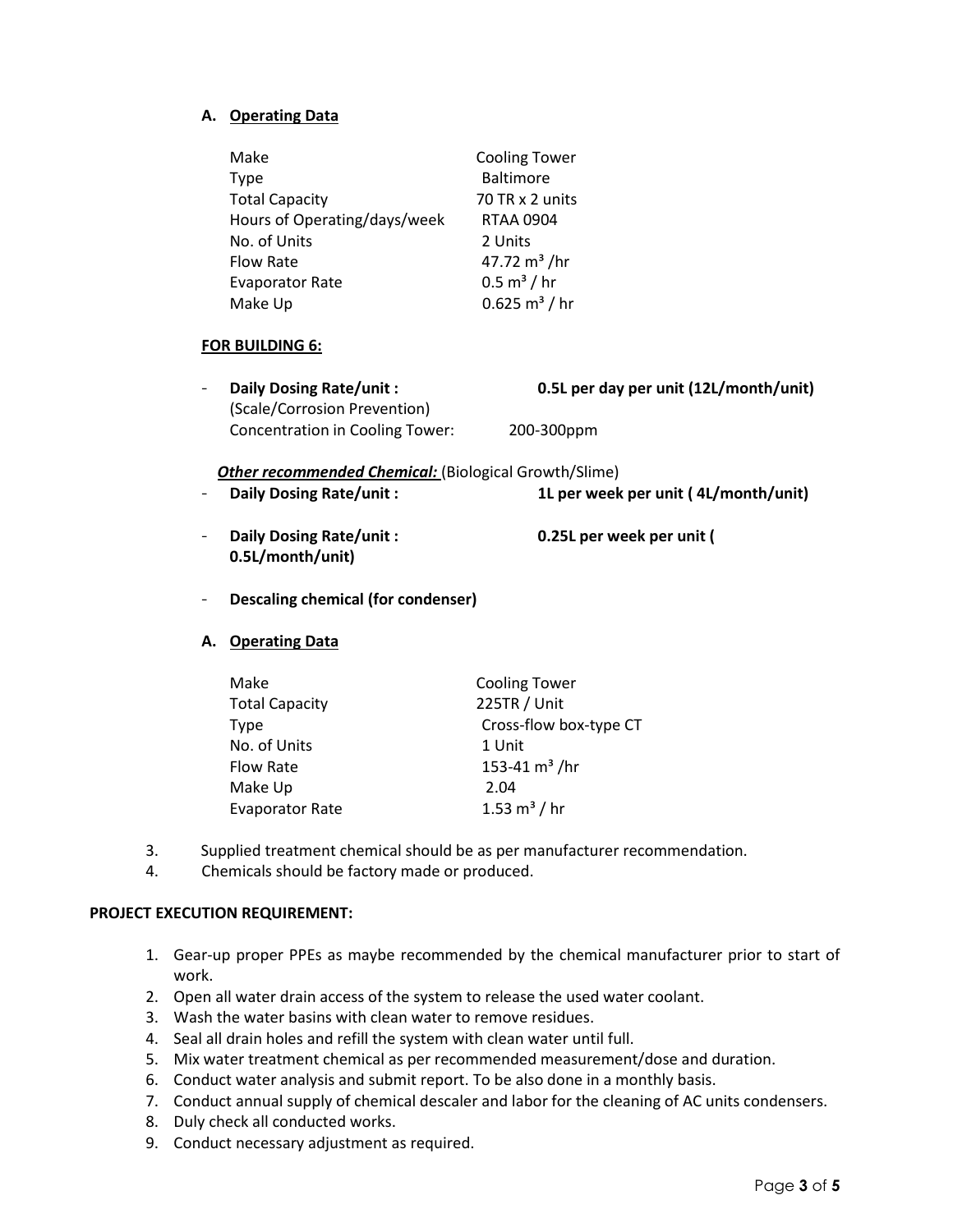- 10. All needed scope of work must be complete and acceptable.
- 11. A comprehensive final checking should be conducted prior to turn-over. All unacceptable work shall be re-worked at no additional cost to PNOC.
- 12. Housekeeping of work areas.
- 13. Testing and commissioning.
- 14. Demobilization of personnel, tools and equipment.

#### **COMPLETION OF WORK:**

- **Work shall be accomplished on a contract of regular monthly basis.**
- **Example 2** Agreement shall be for a period of twelve (12) months.
- Agreement shall commence reckoned from the date of notice to proceed.

NOTE: Delays due to work stoppage ordered by GSD shall not be counted against the set completion date

| # | <b>Item Description</b>                    | Duration. | <b>Rate per Month</b> |
|---|--------------------------------------------|-----------|-----------------------|
|   | Water Chemical Treatment for PNOC Bldgs. 5 | 12 months |                       |
|   | and 6                                      |           |                       |
|   |                                            |           |                       |

| ות דר<br>. .<br>. <b>.</b> . | . |
|------------------------------|---|
|------------------------------|---|

## **TERMS AND CONDITIONS**

- 1. Payment Terms: Government Terms full payment upon completion of delivery/implementation, or subject to the conditions specified in the Scope of Works/Activities or Terms of Reference.
- 2. All entries shall be typed or written in a clear legible manner.
- 3. Bidder shall offer one (1) bid only. Alternative bids shall be rejected.
- 4. All prices offered herein are valid, binding and effective for THIRTY (30) calendar days upon issuance of this document.
- 5. As a general rule, price quotations to be denominated in Philippine Peso shall include all taxes, duties and/or levies payable.
- 6. In case of tie quotations, tie breaking shall be on draw lots or toss coin.
- 7. In case supplier pro forma quotation is submitted, conditions will be governed by the submitted signed Terms of Reference / Technical Specifications Sheet.
- 8. During evaluation of quotation/proposal, the project proponent may require additional documents to verify, validate and ascertain the compliance of the supplier/contractor or consultant.

We undertake, if our Proposal is accepted, to supply/deliver the goods/services in accordance with the specifications and/or delivery schedule.

We agree to abide by this quotation/proposal for a period of thirty (30) calendar days, which is the price's validity period and it shall remain binding upon us and may be accepted at any time before the expiration of that period.